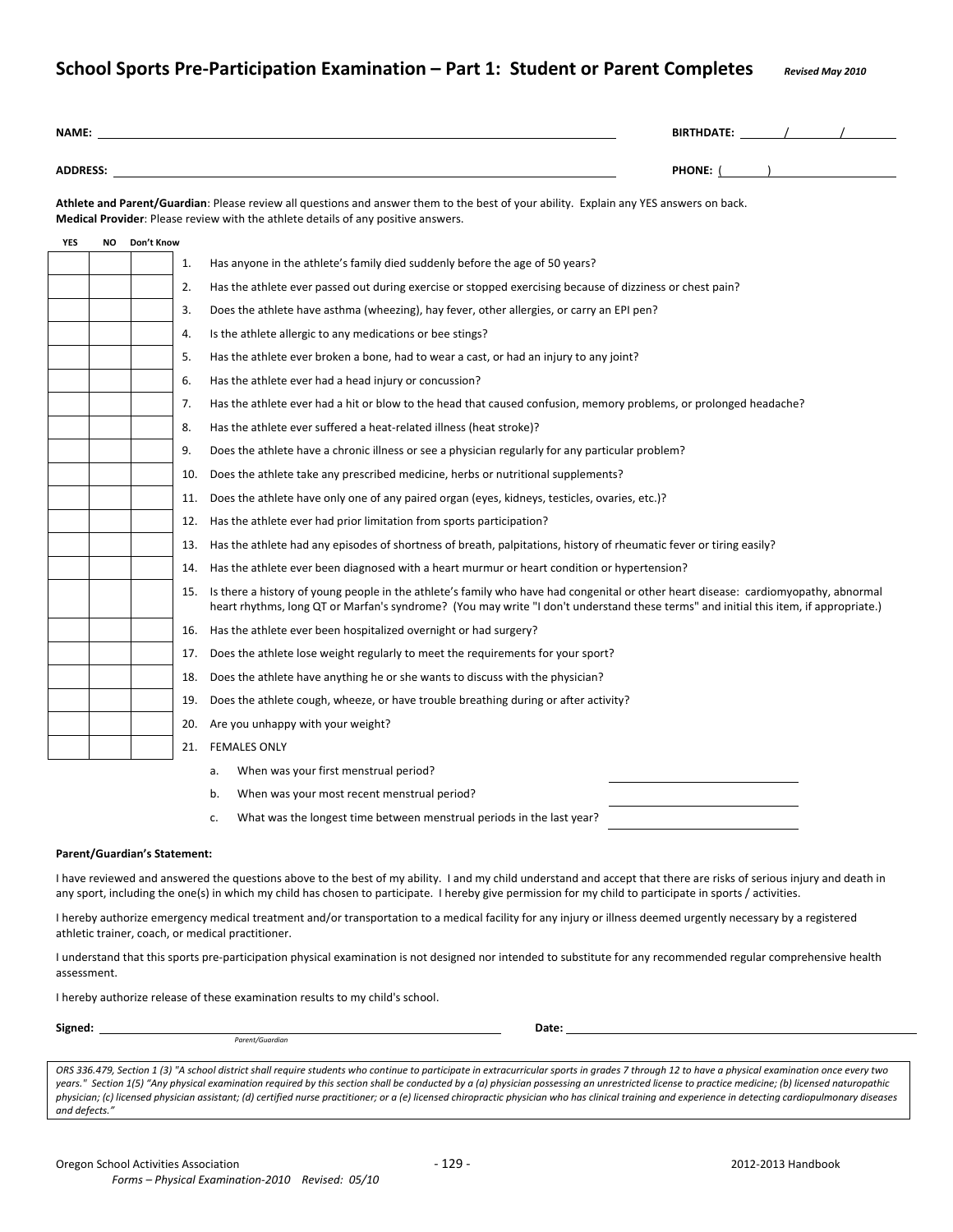|                             |               | NAME: NAME: NAME: NAME: NAME: NAME: NAME: NAME: NAME: NAME: NAME: NAME: NAME: NAME: NAME: NAME: NAME: NAME: NAME: NAME: NAME: NAME: NAME: NAME: NAME: NAME: NAME: NAME: NAME: NAME: NAME: NAME: NAME: NAME: NAME: NAME: NAME: |                                     |
|-----------------------------|---------------|-------------------------------------------------------------------------------------------------------------------------------------------------------------------------------------------------------------------------------|-------------------------------------|
| Height: _______________     |               | Weight: _____________ % Body Fat (optional): ___________________________________<br>Pulse: ___________                                                                                                                        |                                     |
|                             |               |                                                                                                                                                                                                                               | Rhythm: Regular ____ Irregular ____ |
| <b>MEDICAL</b>              | <b>NORMAL</b> | <b>ABNORMAL FINDINGS</b>                                                                                                                                                                                                      | <b>INITIALS*</b>                    |
| Appearance                  |               |                                                                                                                                                                                                                               |                                     |
| Eyes / Ears / Nose / Throat |               |                                                                                                                                                                                                                               |                                     |
| Lymph Nodes                 |               |                                                                                                                                                                                                                               |                                     |
| Heart: Pericardial activity |               |                                                                                                                                                                                                                               |                                     |
| $1st$ & $2nd$ heart sounds  |               |                                                                                                                                                                                                                               |                                     |
| <b>Murmurs</b>              |               |                                                                                                                                                                                                                               |                                     |
| Pulses: brachial / femoral  |               |                                                                                                                                                                                                                               |                                     |
| Lungs                       |               |                                                                                                                                                                                                                               |                                     |
| Abdomen                     |               |                                                                                                                                                                                                                               |                                     |
| Skin                        |               |                                                                                                                                                                                                                               |                                     |
| MUSCULOSKELETAL             |               |                                                                                                                                                                                                                               |                                     |
| Neck                        |               |                                                                                                                                                                                                                               |                                     |
| Back                        |               |                                                                                                                                                                                                                               |                                     |
| Shoulder / arm              |               |                                                                                                                                                                                                                               |                                     |
| Elbow / forearm             |               |                                                                                                                                                                                                                               |                                     |
| Wrist / hand                |               |                                                                                                                                                                                                                               |                                     |
| Hip / thigh                 |               |                                                                                                                                                                                                                               |                                     |
| Knee                        |               |                                                                                                                                                                                                                               |                                     |
| Leg / ankle                 |               |                                                                                                                                                                                                                               |                                     |
| Foot                        |               |                                                                                                                                                                                                                               |                                     |

| Cleared                                                                                                                                                                                                                                                                                                                                                                                                                                                                                                                                                                                                                        |                                                                                                                                                                                                                                |  |  |  |  |  |  |  |  |
|--------------------------------------------------------------------------------------------------------------------------------------------------------------------------------------------------------------------------------------------------------------------------------------------------------------------------------------------------------------------------------------------------------------------------------------------------------------------------------------------------------------------------------------------------------------------------------------------------------------------------------|--------------------------------------------------------------------------------------------------------------------------------------------------------------------------------------------------------------------------------|--|--|--|--|--|--|--|--|
|                                                                                                                                                                                                                                                                                                                                                                                                                                                                                                                                                                                                                                |                                                                                                                                                                                                                                |  |  |  |  |  |  |  |  |
|                                                                                                                                                                                                                                                                                                                                                                                                                                                                                                                                                                                                                                | Reason: New York Changes and Changes and Changes and Changes and Changes and Changes and Changes and Changes and Changes and Changes and Changes and Changes and Changes and Changes and Changes and Changes and Changes and C |  |  |  |  |  |  |  |  |
|                                                                                                                                                                                                                                                                                                                                                                                                                                                                                                                                                                                                                                |                                                                                                                                                                                                                                |  |  |  |  |  |  |  |  |
|                                                                                                                                                                                                                                                                                                                                                                                                                                                                                                                                                                                                                                |                                                                                                                                                                                                                                |  |  |  |  |  |  |  |  |
|                                                                                                                                                                                                                                                                                                                                                                                                                                                                                                                                                                                                                                |                                                                                                                                                                                                                                |  |  |  |  |  |  |  |  |
| Name of Medical Provider: (print or type)                                                                                                                                                                                                                                                                                                                                                                                                                                                                                                                                                                                      | Date: the contract of the contract of the contract of the contract of the contract of the contract of the contract of the contract of the contract of the contract of the contract of the contract of the contract of the cont |  |  |  |  |  |  |  |  |
|                                                                                                                                                                                                                                                                                                                                                                                                                                                                                                                                                                                                                                |                                                                                                                                                                                                                                |  |  |  |  |  |  |  |  |
|                                                                                                                                                                                                                                                                                                                                                                                                                                                                                                                                                                                                                                | Phone: ( )                                                                                                                                                                                                                     |  |  |  |  |  |  |  |  |
|                                                                                                                                                                                                                                                                                                                                                                                                                                                                                                                                                                                                                                |                                                                                                                                                                                                                                |  |  |  |  |  |  |  |  |
| ORS 336.479, Section 1 (3) "A school district shall require students who continue to participate in extracurricular sports in grades 7 through 12 to have a physical examination once every two<br>years." Section 1(5) "Any physical examination required by this section shall be conducted by a (a) physician possessing an unrestricted license to practice medicine; (b) licensed naturopathic<br>physician; (c) licensed physician assistant; (d) certified nurse practitioner; or a (e) licensed chiropractic physician who has clinical training and experience in detecting cardiopulmonary diseases<br>and defects." |                                                                                                                                                                                                                                |  |  |  |  |  |  |  |  |